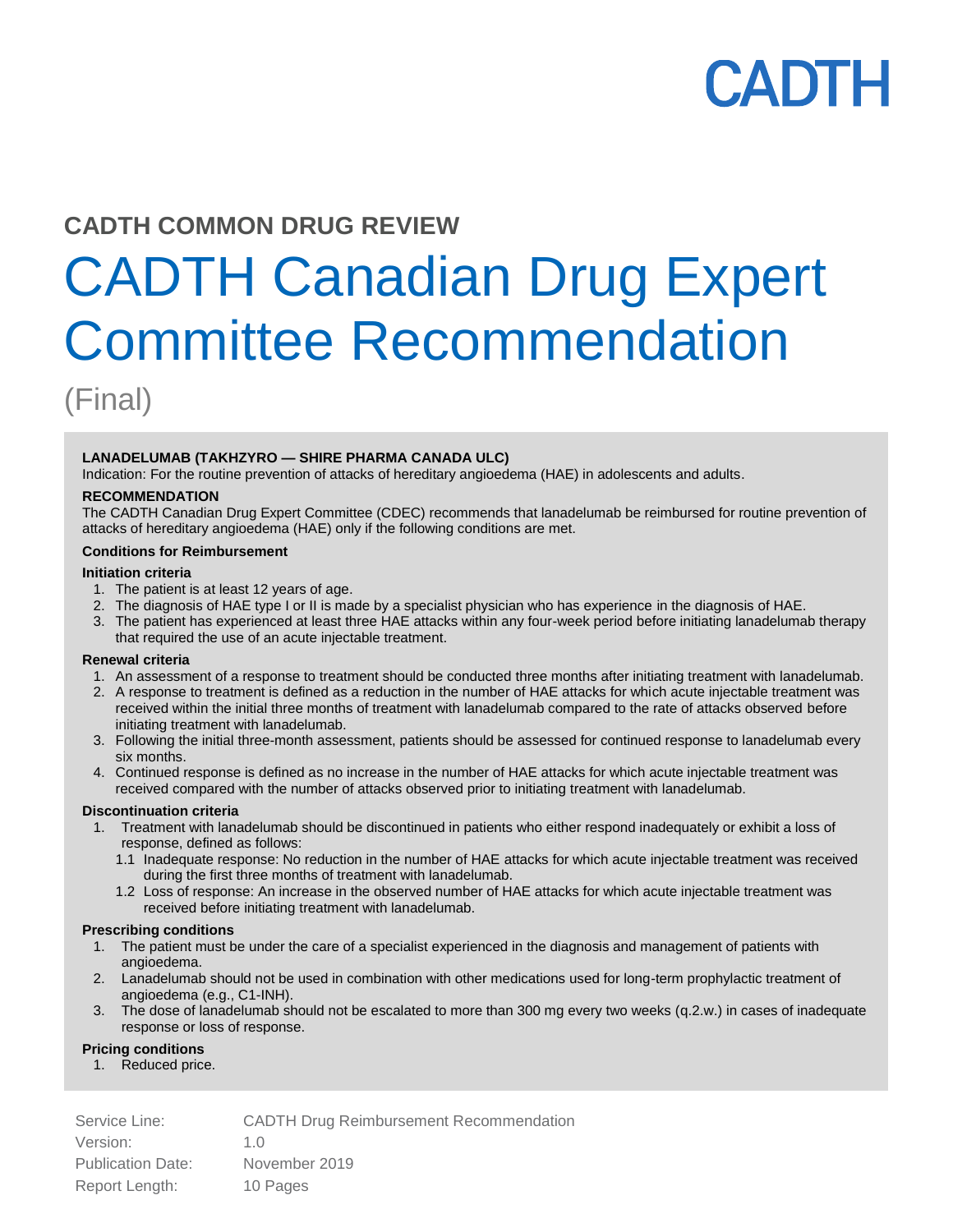## CADTH

Disclaimer: The information in this document is intended to help Canadian health care decision-makers, health care professionals, health systems leaders, and policy-makers make well-informed decisions and thereby improve the quality of health care services. While patients and others may access this document, the document is made available for informational purposes only and no representations or warranties are made with respect to its fitness for any particular purpose. The information in this document should not be used as a substitute for professional medical advice or as a substitute for the application of clinical judgment in respect of the care of a particular patient or other professional judgment in any decision-making process. The Canadian Agency for Drugs and Technologies in Health (CADTH) does not endorse any information, drugs, therapies, treatments, products, processes, or services.

While care has been taken to ensure that the information prepared by CADTH in this document is accurate, complete, and up-to-date as at the applicable date the material was first published by CADTH, CADTH does not make any guarantees to that effect. CADTH does not guarantee and is not responsible for the quality, currency, propriety, accuracy, or reasonableness of any statements, information, or conclusions contained in any third-party materials used in preparing this document. The views and opinions of third parties published in this document do not necessarily state or reflect those of CADTH.

CADTH is not responsible for any errors, omissions, injury, loss, or damage arising from or relating to the use (or misuse) of any information, statements, or conclusions contained in or implied by the contents of this document or any of the source materials.

This document may contain links to third-party websites. CADTH does not have control over the content of such sites. Use of third-party sites is governed by the third-party website owners' own terms and conditions set out for such sites. CADTH does not make any guarantee with respect to any information contained on such third-party sites and CADTH is not responsible for any injury, loss, or damage suffered as a result of using such third-party sites. CADTH has no responsibility for the collection, use, and disclosure of personal information by third-party sites.

Subject to the aforementioned limitations, the views expressed herein are those of CADTH and do not necessarily represent the views of Canada's federal, provincial, or territorial governments or any third party supplier of information.

This document is prepared and intended for use in the context of the Canadian health care system. The use of this document outside of Canada is done so at the user's own risk.

This disclaimer and any questions or matters of any nature arising from or relating to the content or use (or misuse) of this document will be governed by and interpreted in accordance with the laws of the Province of Ontario and the laws of Canada applicable therein, and all proceedings shall be subject to the exclusive jurisdiction of the courts of the Province of Ontario, Canada.

The copyright and other intellectual property rights in this document are owned by CADTH and its licensors. These rights are protected by the Canadian *Copyright Act* and other national and international laws and agreements. Users are permitted to make copies of this document for non-commercial purposes only, provided it is not modified when reproduced and appropriate credit is given to CADTH and its licensors.

**Redactions:** Confidential information in this document has been redacted at the request of the manufacturer in accordance with the *CADTH Common Drug Review Confidentiality Guidelines.*

**About CADTH:** CADTH is an independent, not-for-profit organization responsible for providing Canada's health care decision-makers with objective evidence to help make informed decisions about the optimal use of drugs, medical devices, diagnostics, and procedures in our health care system.

**Funding:** CADTH receives funding from Canada's federal, provincial, and territorial governments, with the exception of Quebec.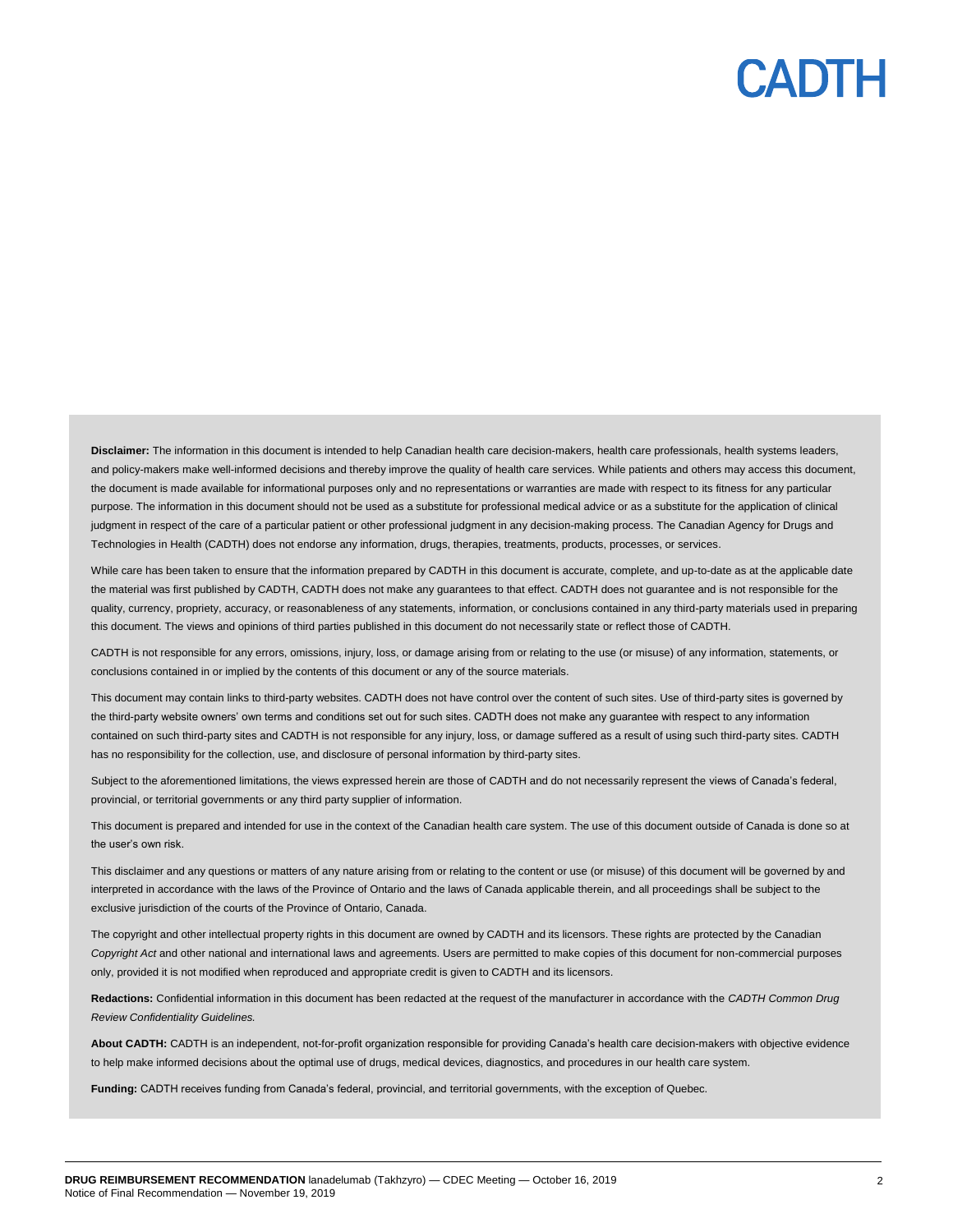

## **LANADELUMAB (TAKHZYRO — SHIRE PHARMA CANADA ULC)**

Indication: For the routine prevention of attacks of hereditary angioedema (HAE) in adolescents and adults

### **Recommendation**

The CADTH Canadian Drug Expert Committee (CDEC) recommends that lanadelumab be reimbursed for routine prevention of attacks of hereditary angioedema (HAE) only if the following conditions are met.

### **Conditions for Reimbursement**

#### **Initiation criteria**

- 1. The patient is at least 12 years of age.
- 2. The diagnosis of HAE type I or II is made by a specialist physician who has experience in the diagnosis of HAE.
- 3. The patient has experienced at least three HAE attacks within any four-week period before initiating lanadelumab therapy that required the use of an acute injectable treatment.

#### **Renewal criteria**

- 1. An assessment of a response to treatment should be conducted three months after initiating treatment with lanadelumab.
- 2. A response to treatment is defined as a reduction in the number of HAE attacks for which acute injectable treatment was received within the initial three months of treatment with lanadelumab compared with the rate of attacks observed before initiating treatment with lanadelumab.
- 3. Following the initial three-month assessment, patients should be assessed for continued response to lanadelumab every six months.
- 4. Continued response is defined as no increase in the number of HAE attacks for which acute injectable treatment was received compared with the number of attacks observed before initiating treatment with lanadelumab.

#### **Discontinuation criteria**

- 1. Treatment with lanadelumab should be discontinued in patients who either respond inadequately or exhibit a loss of response, defined as follows:
	- 1.1 Inadequate response: No reduction in the number of HAE attacks for which acute injectable treatment was received during the first three months of treatment with lanadelumab.
	- 1.2 Loss of response: An increase in the observed number of HAE attacks for which acute injectable treatment was received before initiating treatment with lanadelumab.

#### **Prescribing conditions**

- 1. The patient must be under the care of a specialist experienced in the diagnosis and management of patients with angioedema.
- 2. Lanadelumab should not be used in combination with other medications used for long-term prophylactic treatment of angioedema (e.g., C1-INH).
- 3. The dose of lanadelumab should not be escalated to more than 300 mg every two weeks (q.2.w.) in cases of inadequate response or loss of response.

#### **Pricing conditions**

1. Reduced price.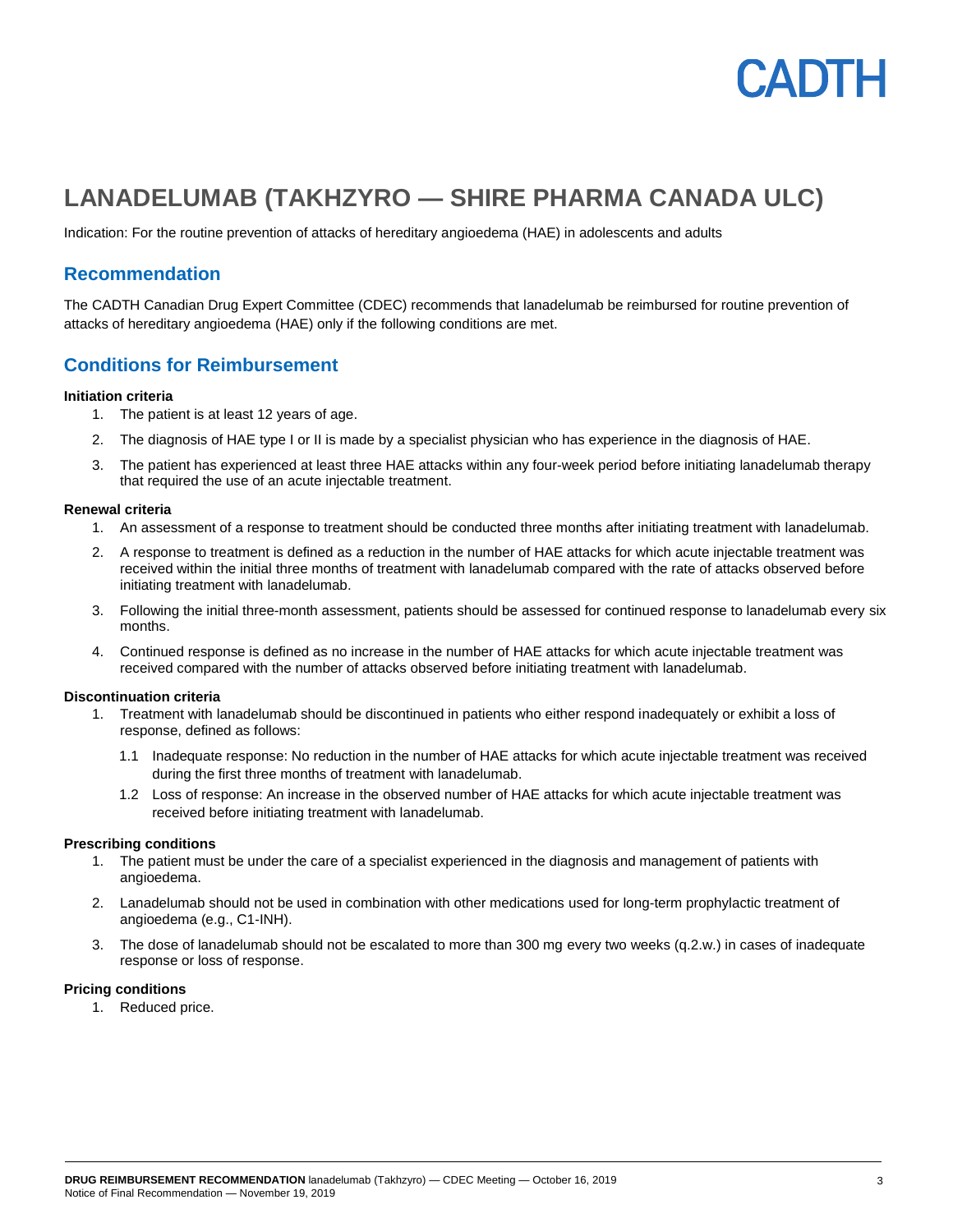## **ANTE**

### **Reasons for the Recommendation**

- 1. The available evidence suggests that lanadelumab offers a clinically meaningful benefit in patients with type I or type II HAE. In the HELP-03 study, lanadelumab 300 mg administered q.2.w. was associated with a statistically significant and clinically important reduction in the rate of HAE attacks from day 0 to 182. Compared with placebo, the percentage reduction in the least squares (LS) mean attack rate with 300 mg lanadelumab q.2.w. was 86.9% (95% CI, –92.828 to  $-76.150$ ;  $P < 0.001$ ). Treatment with 300 mg lanadelumab was also associated with a reduction in the following end points compared with placebo: rate of moderate and severe HAE; rate of high-morbidity HAE attacks (i.e., attacks that were severe, resulted in hospitalization, hemodynamically significant, or laryngeal); and the rate of HAE attacks that required acute treatment. Further, treatment with lanadelumab 300 mg q.2.w. resulted in a statistically significant and clinically meaningful improvement in health-related quality of life, as measured by the Angioedema Quality of Life questionnaire (AE-QoL) which was an exploratory outcome. The minimal clinically important difference in the AE-QoL total score of six points was achieved by 37% of patients in the placebo group, and by 81% of patients in the lanadelumab 300 mg q.2.w. group (odds ratio versus placebo: 7.20, *P* = 0.01).
- 2. Enrolment in the clinical trials included in the CADTH review (HELP-03 and HELP-04) was limited to patients with type I or II HAE; therefore, there is no clinical evidence to support the reimbursement of lanadelumab for patients with other forms of angioedema.
- 3. Lanadelumab has not been studied in combination with other long-term prophylactic treatments.
- 4. Lanadelumab offers a potential advantage over currently available drugs used for long-term prophylaxis as it is not derived from human plasma and is administered using a less frequent dosing regimen (q.2.w. compared with every three to four days).
- 5. The annual drug cost of lanadelumab (\$533,988 with q.2.w. dosing) is substantially higher than the cost of other C1-INHs. Based on the CADTH reanalysis of the sponsor's economic model, the incremental cost-utility ratio (ICUR) for lanadelumab compared with Cinryze was more than \$6 million per quality-adjusted life-year (QALY). A price reduction of at least 59% is required to achieve an ICUR below \$50,000 per QALY compared with Cinryze. Given the lack of comparative efficacy data between lanadelumab and C1-INHs and the limitations associated with the sponsor's indirect treatment comparison (ITC), there is considerable uncertainty in the relative clinical efficacy of lanadelumab compared with C1-INHs; consequently, the cost-effectiveness of lanadelumab is highly uncertain.

## **Implementation Considerations**

- A definitive diagnosis of HAE type I and II requires testing C1 esterase level and activity, as well as C1q levels (to rule out acquired angioedema for which lanadelumab is not indicated). CDEC suggested that given the uncertainty regarding the availability of these tests and the potential for such tests to place an additional financial burden on the public health care system, the sponsor should be required to ensure that these tests are available and financed to support the implementation of the reimbursement of lanadelumab.
- To determine which patients would be eligible for reimbursement of lanadelumab, the current attack rate may be used for patients who are not receiving long-term prophylactic treatment and a historical attack rate may be used for those who are already receiving long-term prophylactic treatment and intend to transition to lanadelumab.
- Although defining a specific threshold for the reduction in the number of HAE attacks is difficult, clinical experts consulted by CADTH suggested that a minimum reduction of 50% in the number of HAE attacks for which acute treatment was received could be considered clinically meaningful.
- Patients on long-term prophylactic treatment will continue to require access to on-demand treatments that are used in the management of acute attacks.

## **Discussion Points**

• There is a lack of comparative evidence assessing the benefit of lanadelumab with relevant comparators (i.e., C1-INHs) for long-term prophylaxis. The ITC conducted by the sponsor was limited by clinical and methodological heterogeneity across the vvvvoltair variations including different study designs (vvvvvoro vvvvoro vvvvoro variations (vvvoro vvoro ), eligibility criteria (vvvvvivo vvvvori vvvvori vvvvori vvrviv vvrdi vvrdi vvrdi vvrdi vvrdi vvrdi vvrdi vvrdi v concomitant long-term prophylactic treatment. These differences resulted in considerable uncertainty regarding comparative efficacy of lanadelumab versus C1-INH. vvere not assessed in the sponsor's ITC.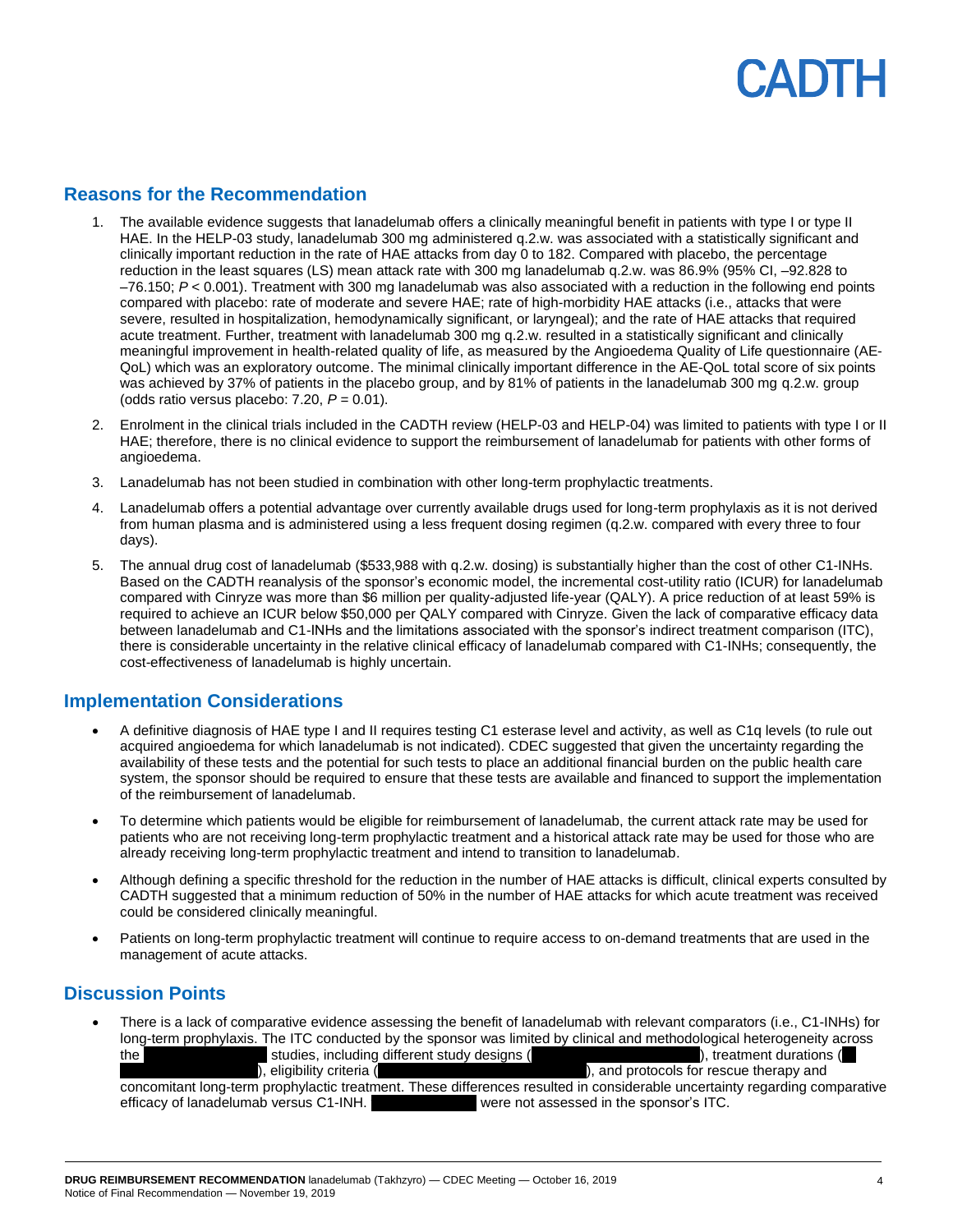## **ANTL**

- The number of patients included in the HELP-03 study who were younger than 18 years of age was small; this was acknowledged by regulatory authorities and was considered to be reasonable given the rarity of HAE. Although there is considerable uncertainty in the subgroup analyses for patients younger than 18 years of age, the point estimates favoured lanadelumab compared with placebo despite the small sample size; the results of the subgroup analysis by age were consistent with overall study results.
- There is no commonly accepted threshold for the frequency of HAE attacks that would warrant initiating long-term prophylactic therapy. The mean baseline attack rate of patients in HELP-03 was between three and four within a four-week period, which, according to the clinical experts consulted by CADTH, is consistent with the attack rate of patients likely to initiate long-term prophylactic therapy in clinical practice.
- CDEC discussed that the number of HAE attacks should be reported for treatment initiation and at each subsequent reassessment in order to evaluate initial and continued response to treatment.
- In the HELP-03 trial, lanadelumab 300 mg q.4.w. was associated with a statistically significant reduction in the rate of HAE attacks from day 0 to 182 compared with placebo, with the percentage of reductions in the LS mean rate of 73.3% (95% CI, –82.379 to –59.456; *P* < 0.001). However, no evidence was available to evaluate the efficacy or safety of lanadelumab 300 mg q.4.w. in patients who were previously controlled on the 300 mg q.2.w. dosage regimen. Physicians may consider lengthening the dosing interval of lanadelumab in some patients. As per the dosage recommendations in the Health Canada approved product monograph, a dosing interval of 300 mg q.4.w. may be considered if the patient is well-controlled (e.g., attack free) for more than six months.

## **Background**

Lanadelumab is indicated for the routine prevention of attacks of HAE in adolescents and adults. The recommended dose of lanadelumab is 300 mg q.2.w.; however, a dosing interval of 300 mg q.4.w. may be considered if the patient is well-controlled (e.g., attack free) for more than six months. It is available as a single-use vial containing 300 mg lanadelumab in 2 mL of solution for subcutaneous (SC) injection.

## **Summary of Evidence Considered by CDEC**

CDEC considered the following information prepared by CADTH: a systematic review of pivotal and protocol-selected studies, a longterm extension phase study, an indirect comparison, and a critique of the manufacturer's pharmacoeconomic evaluation. CDEC also considered input from a panel of clinical experts with experience in treating patients with HAE, and patient group–submitted information about outcomes and issues that are important to individuals living with HAE.

#### Summary of Patient Input

One patient group responded to CADTH's call for patient input for the lanadelumab submission (HAE Canada). Patient perspectives were obtained from an online survey of patients and caregivers. The following is a summary of key input from the perspective of the patient group:

- Given the burden of illness on patients with HAE and the ever-present risk of experiencing a life-threatening laryngeal attack, patients feel that improved preventive treatments are urgently needed.
- Greater control of attacks would ameliorate the ever-present anxiety and fear many patients experience due to unpredictable attacks and reduce the negative impact on a patient's ability to work, pursue education, travel, exercise, do household chores, and socialize with family and friends.
- The ability to select a drug based on the route of administration would be valued by patients and SC administration would be preferred in comparison with intravenous (IV) administration. Treatments that require IV administration require patients to expend much time travelling to and undergoing treatment, particularly for those patients who have difficulty administering the infusion in their home. Administering IV treatments at home can be difficult and uncomfortable with some patients reporting damage to their veins, or concern about damage to their veins after years of treatment.
- Patients expressed a desire for effective treatments not derived from human plasma.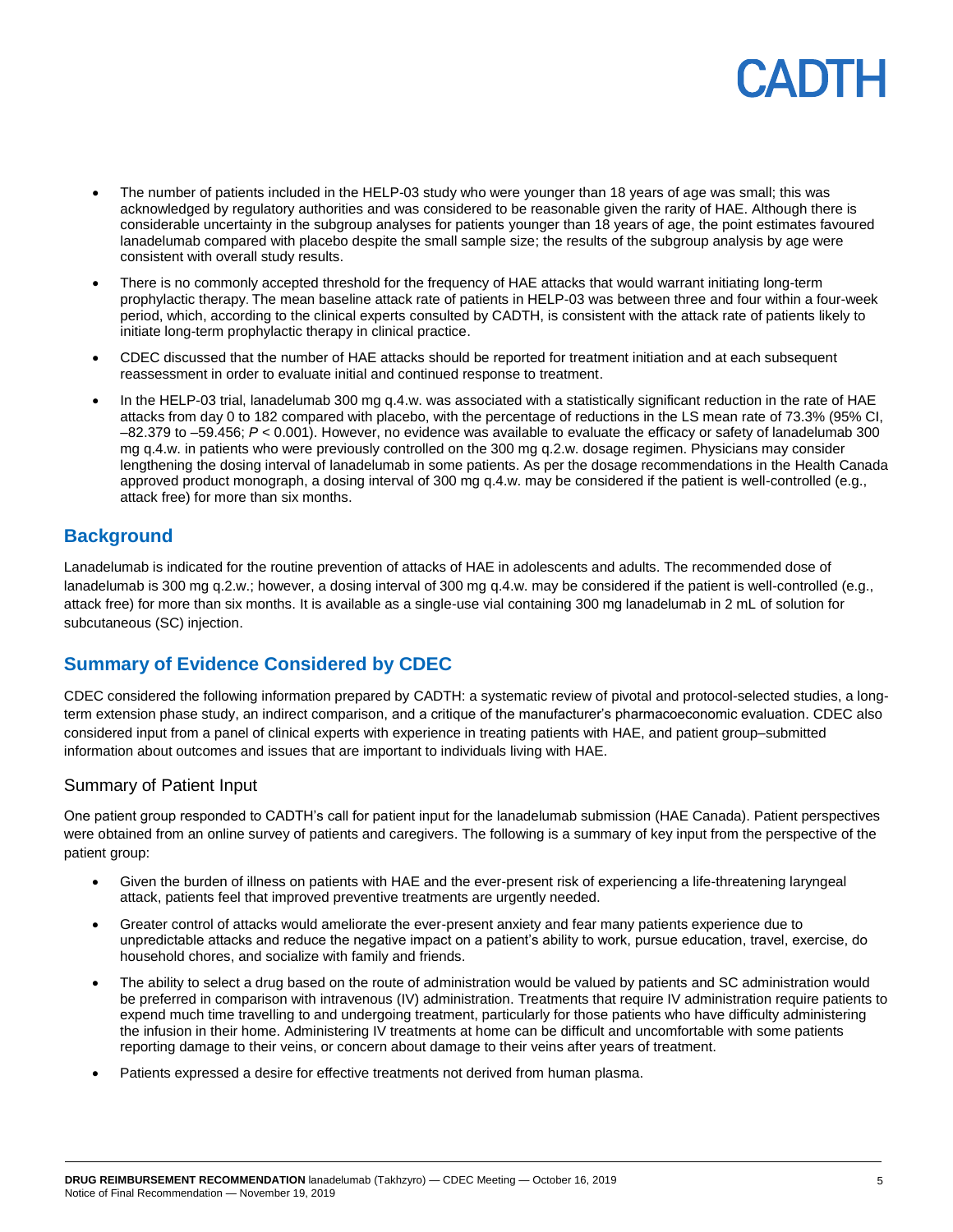## **ANTE**

#### Clinical Trials

The CADTH systematic review included one double-blind, placebo-controlled, randomized controlled trial (HELP-03) that investigated the use of lanadelumab in patients with type I and type II HAE. The study was conducted in four phases:

- A long-term prophylactic (LTP) therapy washout phase where adult patients who were using LTP were required to undergo a washout period of at least two weeks before the start of the run-in period. LTP washout was not permitted in adolescent patients (i.e., between 12 and 18 years of age).
- A four to eight-week run-in phase to determine the patient's baseline rate of HAE attacks and to select the patients who would be eligible for randomization (i.e., only those with a baseline HAE attack of at least one investigator-confirmed HAE attack per four weeks).
- A 26-week double-blind treatment phase where eligible patients were randomized (3:2:2:2) to receive SC injections of placebo (n = 41), lanadelumab 150 mg q.4.w. (n = 27), lanadelumab 300 mg q.4.w. (n = 28), or lanadelumab 300 mg q.2.w. (n = 27). Randomization was stratified by the baseline HAE attack rate that was reported during the run-in period (i.e., one to less than two attacks per four weeks, two to less than three attacks per four weeks, and greater than or equal to three attacks per four weeks). CADTH has focused only on the Health Canada–approved dosage regimens of lanadelumab (i.e., 300 mg q.2.w. and 300 mg q.4.w.).
- A follow-up phase where patients who completed the double-blind treatment phase were given the option to enroll in the open-label extension phase study (HELP-04); those who did not participate in HELP-04 were to undergo an eight-week follow-up period for safety and additional evaluations.

#### **Outcomes**

Outcomes were defined a priori in the CADTH systematic review protocol. Of these, CDEC discussed the following:

- Investigator-confirmed HAE attacks events with symptoms or signs consistent with an HAE attack in at least one of the following locations: peripheral angioedema (cutaneous swelling involving an extremity, the face, neck, torso, and/or genitourinary region); abdominal angioedema (abdominal pain, with or without abdominal distention, nausea, vomiting, or diarrhea); laryngeal angioedema (stridor, dyspnea, difficulty speaking, difficulty swallowing, throat tightening, or swelling of the tongue, palate, uvula, or larynx).
- Number of moderate or severe investigator-confirmed HAE attacks the severity of an HAE attack was assessed by the study investigator using the following criteria as reported by the patient: mild (transient or mild discomfort); moderate (mild to moderate limitation in activity, some assistance needed); and severe (marked limitation in activity, assistance required).
- Number of high-morbidity HAE attacks defined as any attacks that had at least one of the following characteristics: severe, resulted in hospitalization (except hospitalization for observation for a period of less than 24 hours), hemodynamically significant (systolic blood pressure < 90, required IV hydration, or was associated with syncope or nearsyncope) or laryngeal.
- Time to the first investigator-confirmed HAE attack after first attack after day 0 (i.e., after a single dose of lanadelumab), day 14 (i.e., approximately 50% steady state), day 28 (i.e., after two or three lanadelumab doses for q.4.w. and q.2.w., respectively), and day 70 (i.e., steady state).
- Percentage of HAE attack-free days and the proportion of patients who did not experience an HAE attack for intervals of one month, three months, or until the end of the study (i.e., day 182).
- AE-QoL an angioedema-specific, patient-reported, health-related quality of life measure that consists of 17 questions in four domains: functioning, fatigue/mood, fears/shame, and food.

The primary end point of HELP-03 was the number of investigator-confirmed HAE attacks from day 0 to 182.<sup>5</sup> Pre-specified secondary end points which accounted for multiplicity of testing included: the number of investigator-confirmed HAE attacks requiring acute treatment, number of moderate or severe investigator-confirmed HAE attacks, and the number of investigator-confirmed HAE attacks occurring from day 14 to day 182.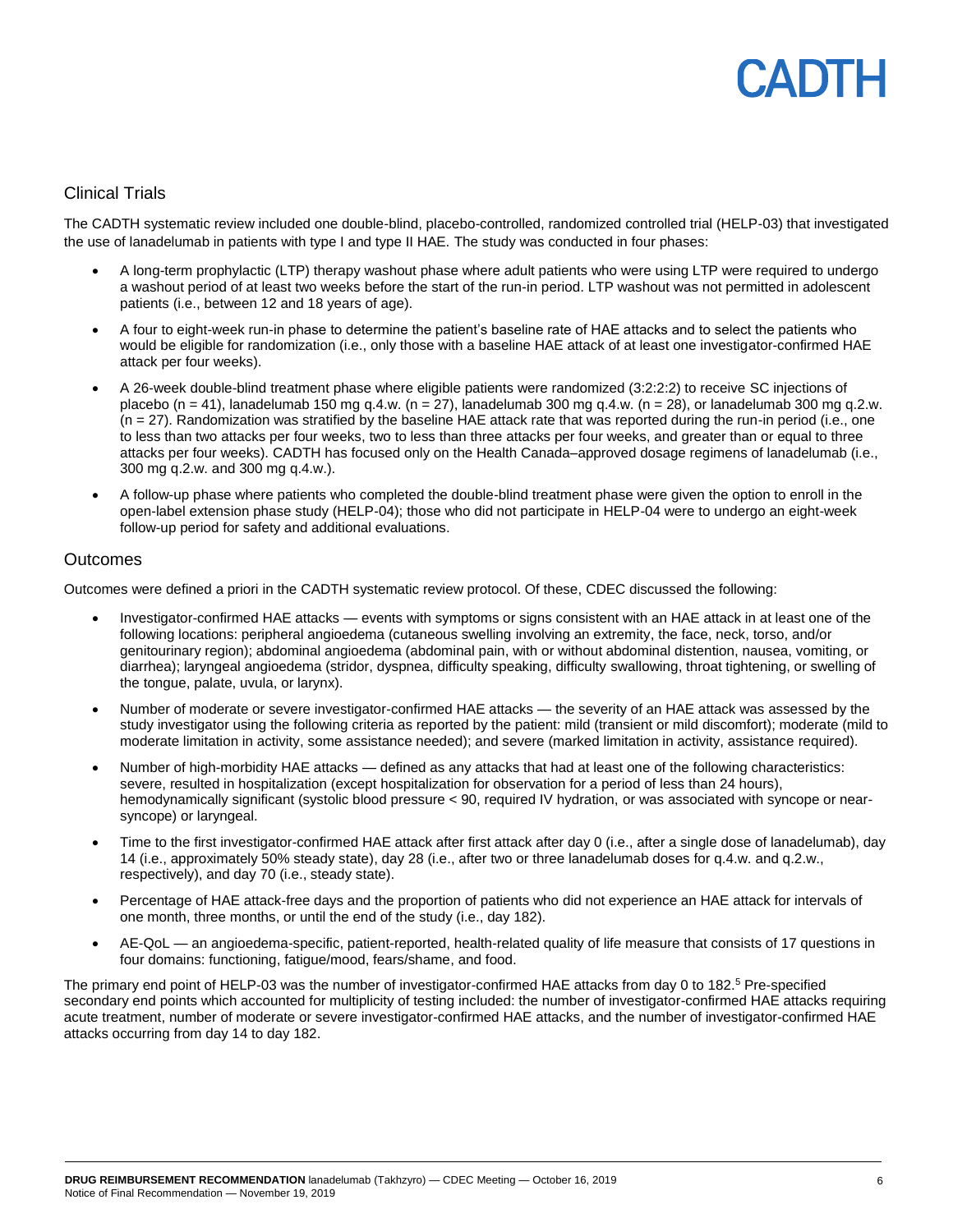## CADTH

### **Efficacy**

For the primary end point, the 300 mg q.4.w. and q.2.w. doses of lanadelumab were associated with statistically significant and clinically important reductions in the rate of HAE attacks from day 0 to 182. Compared with placebo, the percentage reductions in the LS mean rate with 300 mg lanadelumab were 73.3% (95% confidence interval [CI], –82.379 to –59.456; *P* < 0.001) and 86.9% (95% CI, –92.828 to –76.150; *P* < 0.001) in the q.4.w. and q.2.w. groups, respectively. Treatment with lanadelumab was also associated with reductions in HAE attack rates when the data were analyzed using alternative timeframes (i.e., day 7 to 182, day 14 to 182, and day 70 to 182). Compared with placebo, treatment with 300 mg lanadelumab was associated with a reduction in the following end points: rate of moderate and severe HAE, rate of high-morbidity HAE attacks (i.e., attacks that were severe, resulted in hospitalization, hemodynamically significant, or laryngeal), and the rate of HAE attacks that required acute treatment. The sponsor conducted responder analyses based on reductions in HAE attacks of at least 50%, 60%, 70%, 80%, and 90% with 300 mg lanadelumab being favoured over placebo for all analyses. There were few laryngeal attacks or HAE attacks that resulted in an emergency room (ER) visit or admission to hospital.

| The median time to first HAE attack was  | in the placebo group,<br>l in           |
|------------------------------------------|-----------------------------------------|
| the lanadelumab 300 mg q.4.w. group, and | in the lanadelumab 300 mg q.2.w. group. |

The differences in AE-QoL total score between the lanadelumab and placebo groups were

and vvvv vove variables variables of the 300 mg q.4.w. and q.2.w. groups, respectively. The minimal clinically important difference in the AE-QoL total score of six points was achieved by 37% of patients in the placebo group, 63% of patients in the lanadelumab 300 mg q.4.w. group (odds ratio versus placebo: 2.91, *P* = 0.04) and by 81% of patients in the lanadelumab 300 mg q.2.w. group (odds ratio versus placebo: 7.20, *P* = 0.01). However, AE-QoL was an exploratory outcome and not adjusted for multiplicity. There were no differences observed between the 300 mg lanadelumab groups and the placebo group for changes from baseline in the EQ-5D-5L.

### Harms (Safety)

The proportion of patients who reported at least one adverse event in HELP-03 was greater in the lanadelumab 300 mg groups (96.3% and 86.2% in the q.2.w. and q.4.w. groups, respectively) compared with the placebo group (75.6%). Injection-site pain was the most commonly reported adverse event in all treatment groups. The proportion of patients who reported injection-site pain was similar in the placebo and lanadelumab 300 mg q.4.w. groups (29.3% and 31.0%, respectively), but was greater in the lanadelumab 300 mg q.2.w. group (51.9%). Injection-site erythema and bruising were also more commonly reported in the lanadelumab 300 mg groups than in the placebo groups. Viral upper respiratory tract infection and headache were more commonly reported in the lanadelumab 300 mg q.2.w. group (37.0% and 33.3%, respectively) compared with the lanadelumab 300 mg q.4.w. group (24.1% and 17.2%, respectively) and the placebo group (26.8% and 19.5%, respectively).

There were no deaths reported in the HELP-03 study. Serious adverse events (SAEs) were reported for three patients in the lanadelumab 300 mg q.4.w. group (3 events) and one patient in the lanadelumab 300 mg q.2.w. group (1 event). No SAEs were reported in the placebo group. Events reported in the lanadelumab 300 mg q.4.w. group included pyelonephritis (kidney infection), meniscus injury, and bipolar disorder. A single serious event of a catheter site infection was reported in the lanadelumab 300 mg q.2.w. group. Withdrawals due to adverse events were rare with only a single event in both the placebo and lanadelumab 300 mg q.4.w. groups and no events in the lanadelumab 300 mg q.2.w. group.

## Indirect Treatment Comparison

Given the absence of head-to-head studies, CADTH reviewed a sponsor-submitted ITC to investigate the comparative efficacy and safety of lanadelumab against other LTP used for management of HAE. The ITC consisted of a Bayesian network meta-analysis comparing three doses of lanadelumab (i.e., 150 mg q.4.w., 300 mg q.4.w., and 300 mg q.2.w.) against

|                                            | The                                                                   |  |
|--------------------------------------------|-----------------------------------------------------------------------|--|
| evidence network was sparse and limited to |                                                                       |  |
|                                            | which included                                                        |  |
|                                            | were excluded from the ITC evidence network. The results demonstrated |  |
|                                            |                                                                       |  |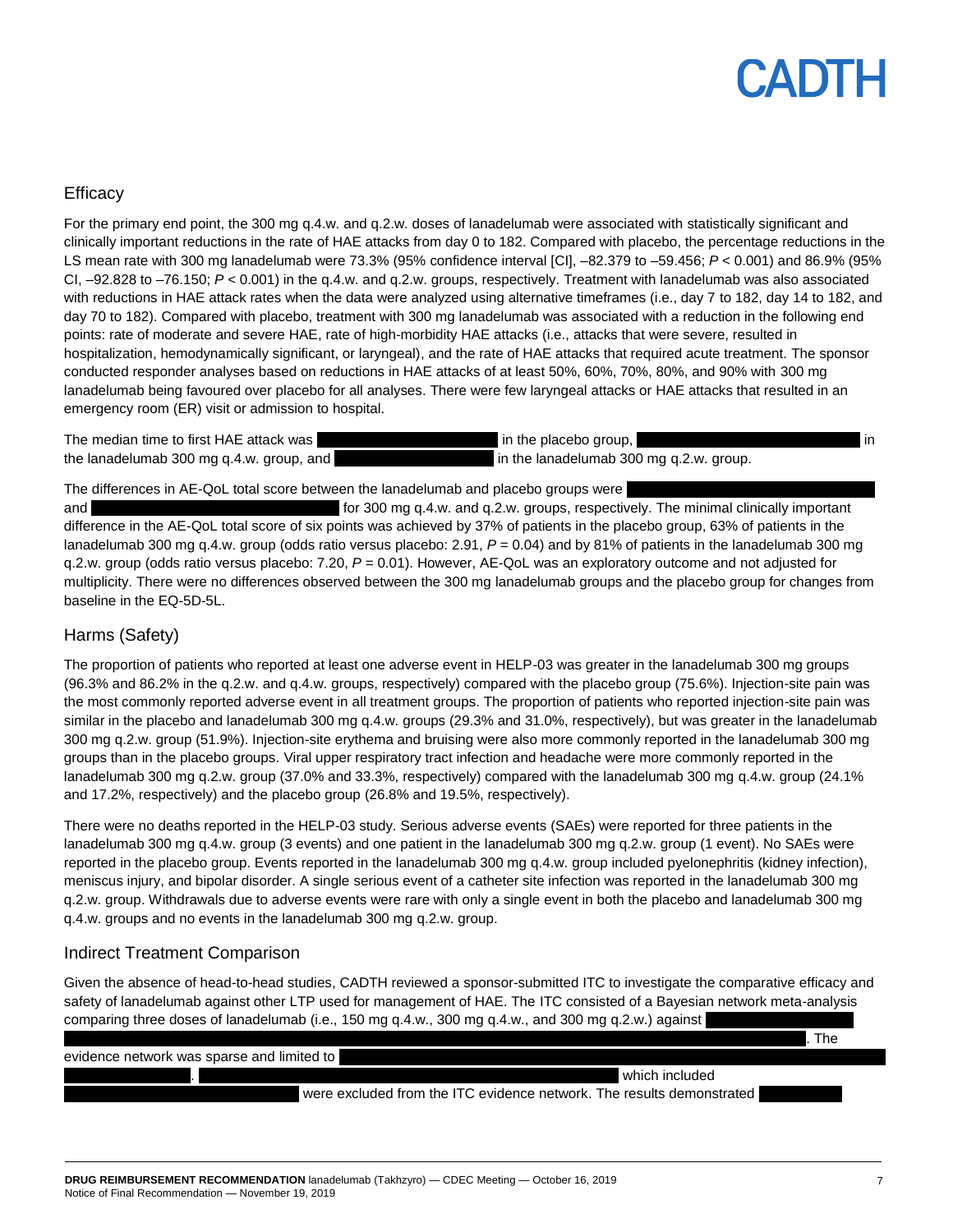## PADTH

|                                                                                   | Although the sponsor reported that lanadelumab q.2.w. was |
|-----------------------------------------------------------------------------------|-----------------------------------------------------------|
| superior to<br>for HAE attack rate (rate ratio:                                   | ), important limitations with the ITC                     |
| prevent drawing any conclusions regarding comparative efficacy of lanadelumab and | Most notably, there is considerable                       |
| clinical and methodological heterogeneity across the                              | studies, including different study designs (              |
| ), treatment durations (                                                          | . protocols for<br>), eligibility criteria (              |
| resource thereby and conceptiont LTD usego                                        |                                                           |

rescue therapy, and concomitant LTP usage.

#### Cost and Cost-Effectiveness

At a submitted price of \$20,538 per vial, the average annual cost for lanadelumab is \$533,988 per patient at a dosing interval of every two weeks.

The sponsor submitted a cost-utility analysis over a lifetime horizon from a Canadian publicly funded health care payer perspective, comparing lanadelumab and plasma-derived C1-INHs, including both Cinryze IV and Berinert IV as a single blended comparator. The sponsor also included no prophylaxis as part of a scenario analysis upon the request of CADTH. The sponsor used a cohort Markov model with two health states (alive with HAE and death). Average attack rates and attack duration for lanadelumab and C1- INHs were obtained from the HELP-03 trial and an ITC filed by the sponsor. The sponsor assumed Berinert IV to have the same efficacy as Cinryze IV because of the lack of studies assessing the effect of Berinert IV in preventing long-term HAE attacks. Health utility values were based on two sources: a utility value for patients experiencing an HAE attack based on a cohort study of Swedish patients with HAE; and, a health utility increment due to a more preferential route of administration and less frequent drug administration. The sponsor reported that lanadelumab dominated C1-INHs as it was associated with lower health care costs (\$9,091,303 versus \$10,866,545 for C1-INHs) and improved QALYs (24.347 versus 22.955 for C1-INHs). The probability that lanadelumab is cost-effective was 100% at a willingness-to-pay threshold (WTP) of \$50,000 per QALY.

CADTH identified the following key limitations with the sponsor's economic analysis:

- There is substantial uncertainty in the comparative efficacy and safety of lanadelumab and  $\Box$  obtained from a ITC given the substantial differences in trial design, key eligibility criteria, treatment duration, protocols for rescue therapy, and outcome measures.
- The sponsor assumed that the efficacy of Berinert IV was equal to that of Cinryze IV. It is questionable whether the efficacy data of Cinryze IV can represent the efficacy of all C1-INHs.
- C1-INHs were inappropriately included in the analysis as a single blended comparator the cost-effectiveness of lanadelumab compared with each C1-INH was not reported.
- The sponsor excluded no prophylaxis from their reference-case analysis. No prophylaxis is a relevant comparator in patients with a very low frequency of HAE attacks, according to the clinical experts consulted by CADTH.
- The sponsor assumed that after six months, 80% of patients receiving lanadelumab switched from q.2.w. to q.4.w. dosing. There is no evidence to support this assumption.
- The Swedish study used to derive utility values in attack-free HAE patients showed that attack frequency and older age were associated with reduced health utility scores and that the number of days since the last attack had a positive correlation with health utility scores. The manufacturer did not describe why their health utility algorithm did not account for the number of days since the last attack.
- The health utility increment due to a more preferential mode of drug administration was obtained from an adult UK general population, which may not reflect the health utility of patients in Canada and it is uncertain if this is applicable in the treatment of HAE.
- The percentage of patients with HAE attacks requiring hospitalization (10%) or ER visits (100%) was overestimated in the sponsor's submission. According to clinical experts only patients with severe attacks would require an ER visit or hospitalization because most attacks can be self-treated by patients.
- Additionally, the unit cost of an ER visit was underestimated, as it only included ER physician fees but did not include other costs associated with an ER visit such as the cost of other health care professionals, and other costs not directly related to patient care such as general administration, information technology and capital expenses.
- The sponsor did not account for HAE-specific mortality.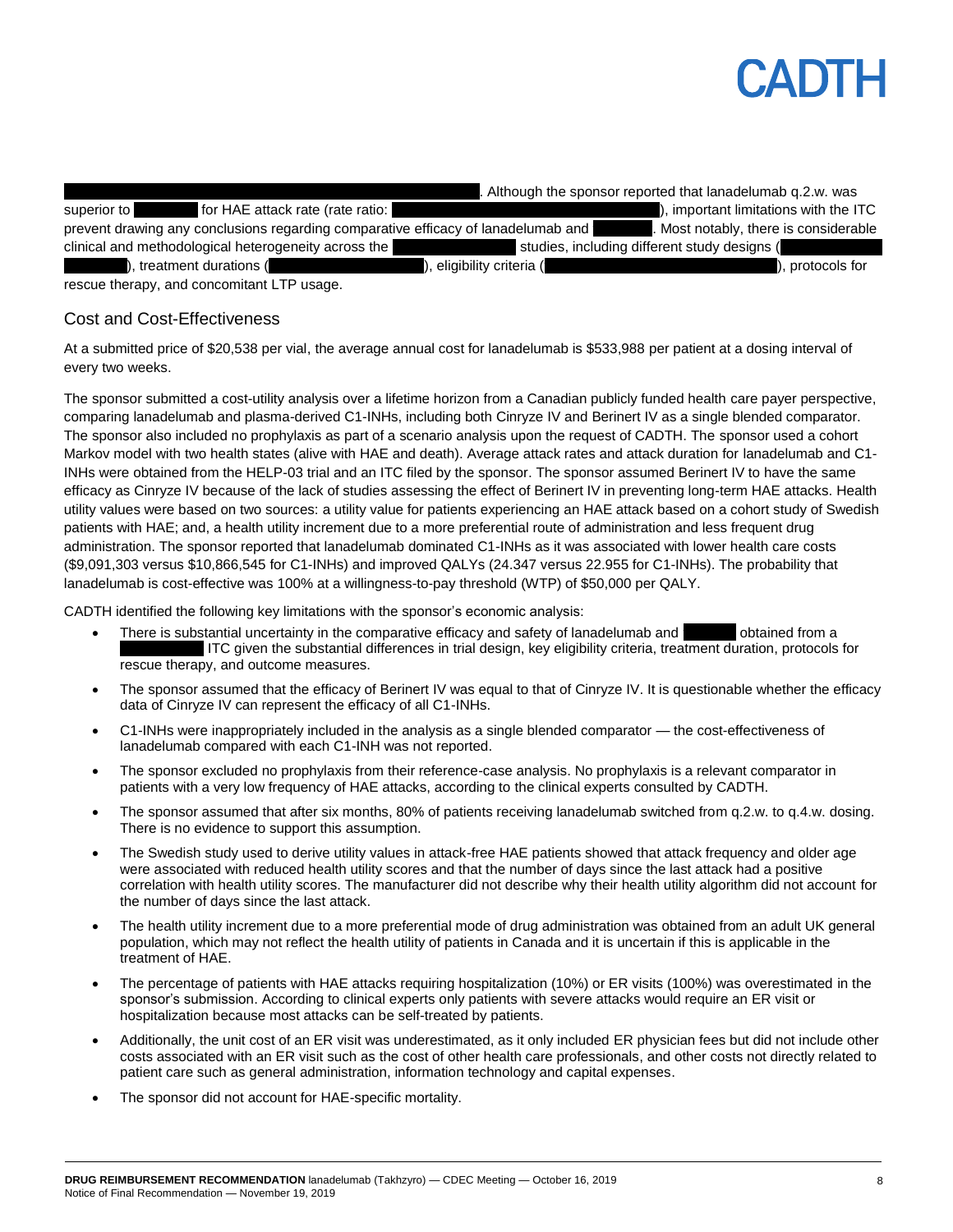

The CADTH base case considered no prophylaxis as a comparator; considered Cinryze IV and Berinert IV as individual comparators; and, added direct and indirect hospital costs to ER physician costs as reported by the Ontario Case Costing Initiative. Cinryze IV was also removed as a rescue therapy, as it is not approved for the treatment for HAE acute attacks in Canada. Furthermore, the proportion of patients who switch to a less frequent dosing regimen, that is q.4.w., from month six onward was reduced from 80% to 0%. CADTH found lanadelumab would be cost-effective compared with no prophylaxis if the WTP threshold is less than \$6,872,940 per QALY; Cinryze IV and Berinert IV were extendedly dominated and dominated respectively. A price reduction of at least 84.7% is required for lanadelumab to be cost-effective at a WTP threshold of \$50,000 per QALY. CADTH also included a scenario analysis that excluded no prophylaxis, where the ICUR for lanadelumab was \$6,981,558 per QALY compared with Cinryze IV; Berinert IV was dominated. A price reduction of at least 58.6% is required for lanadelumab to be cost-effective at a WTP threshold of \$50,000 per QALY.

The cost-effectiveness of lanadelumab compared with C1-INHs should be interpreted with caution given the limitations of the sponsor's ITC such as the substantial differences in trial design, key eligibility criteria, treatment duration, protocols for rescue therapy and outcome measures.